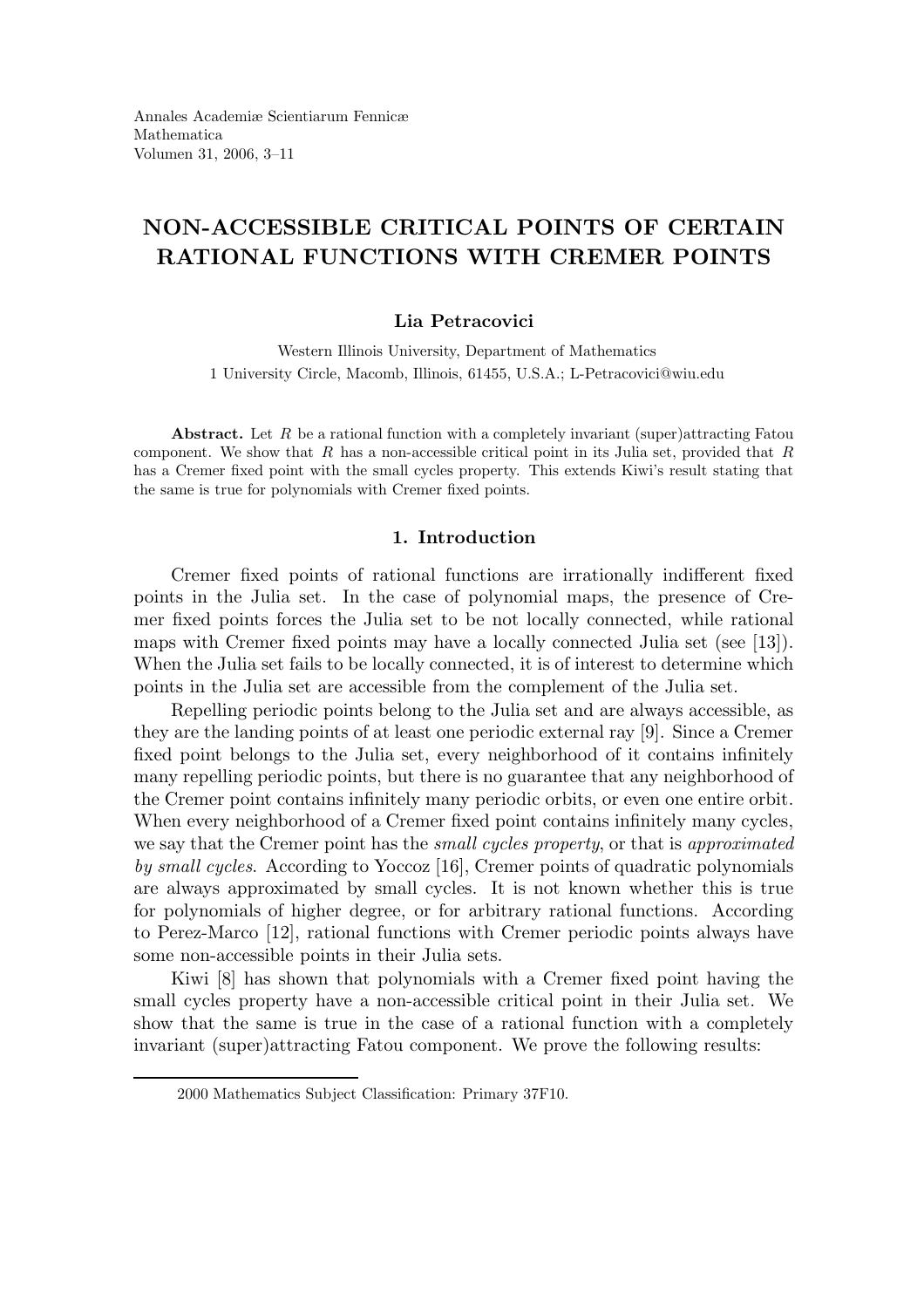**Theorem 4.1.** Let R be a rational function of degree at least two with a completely invariant (super)attracting Fatou component D. Assume that R has a Cremer fixed point  $z_0$ . Let C be the connected component of  $\overline{C} \setminus D$  containing the Cremer point  $z_0$ . Then there exists a polynomial-like map  $(R; U_1, U_2)$  with  $C \subset U_1$ , whose filled Julia set  $K_{(R;U_1,U_2)}$  coincides with C.

Theorem 4.2. Let R be a rational function of degree at least two with a completely invariant (super)attracting Fatou component. Assume that R has a Cremer fixed point that is approximated by small cycles. Then R has a critical point which is not accessible from the complement of the Julia set.

The paper is organized as follows. In Section 2 we introduce some definitions and collect some results from holomorphic dynamics, which will be used in the sequel. For general background in complex dynamics we refer to  $[1], [3], [9].$ 

In Section 3 we summarize Kiwi's results for polynomials [8]. He first proved that polynomials with a Cremer periodic point and with a connected Julia set have a non-accessible critical value, provided that the Cremer fixed point has the small cycles property. For polynomials with disconnected Julia sets, Kiwi's idea was to extract a polynomial-like mapping which after *straightening* according to Douady and Hubbard [4] becomes a polynomial with a connected Julia set. Then he applied his first result to obtain a non-accessible critical point [8].

In Section 4 we prove our results for rational functions which have a completely invariant (super)attracting component of the Fatou set. Following Kiwi's idea, we show that we can extract a polynomial-like mapping which after *straightening* becomes a polynomial with a connected Julia set, and so it has a non-accessible critical point in the Julia set.

The author is grateful to Professor Aimo Hinkkanen for helpful comments.

### 2. Cremer fixed points and accessible points

Consider a rational function R of degree at least 2 with a fixed point  $z_0$  of multiplier  $\lambda$ . The multiplier is equal to  $R'(z_0)$  when  $z_0$  is finite and is equal to  $S'(0)$  where  $S(z) = 1/R(1/z)$  when  $z_0 = \infty$ . By definition, a fixed point is either attracting, repelling or indifferent according as the multiplier satisfies  $|\lambda| < 1$ ,  $|\lambda| > 1$  or  $|\lambda| = 1$ . If  $\lambda$  is a root of unity, we call the corresponding fixed point parabolic or rationally indifferent. For  $\lambda = e^{2\pi i \zeta}$ , with  $\zeta$  real and irrational, we call the fixed point irrationally indifferent. We say that an irrationally indifferent fixed point is a Cremer point if it belongs to the Julia set, and is a Siegel point otherwise.

A fixed point  $z_0$  is said to have the *small cycles property* [9] if every neighborhood of  $z_0$  contains infinitely many periodic orbits. According to Yoccoz [16], Cremer fixed points of quadratic polynomials always have the small cycles property. Yoccoz's theorem raises the question as to whether every Cremer point of a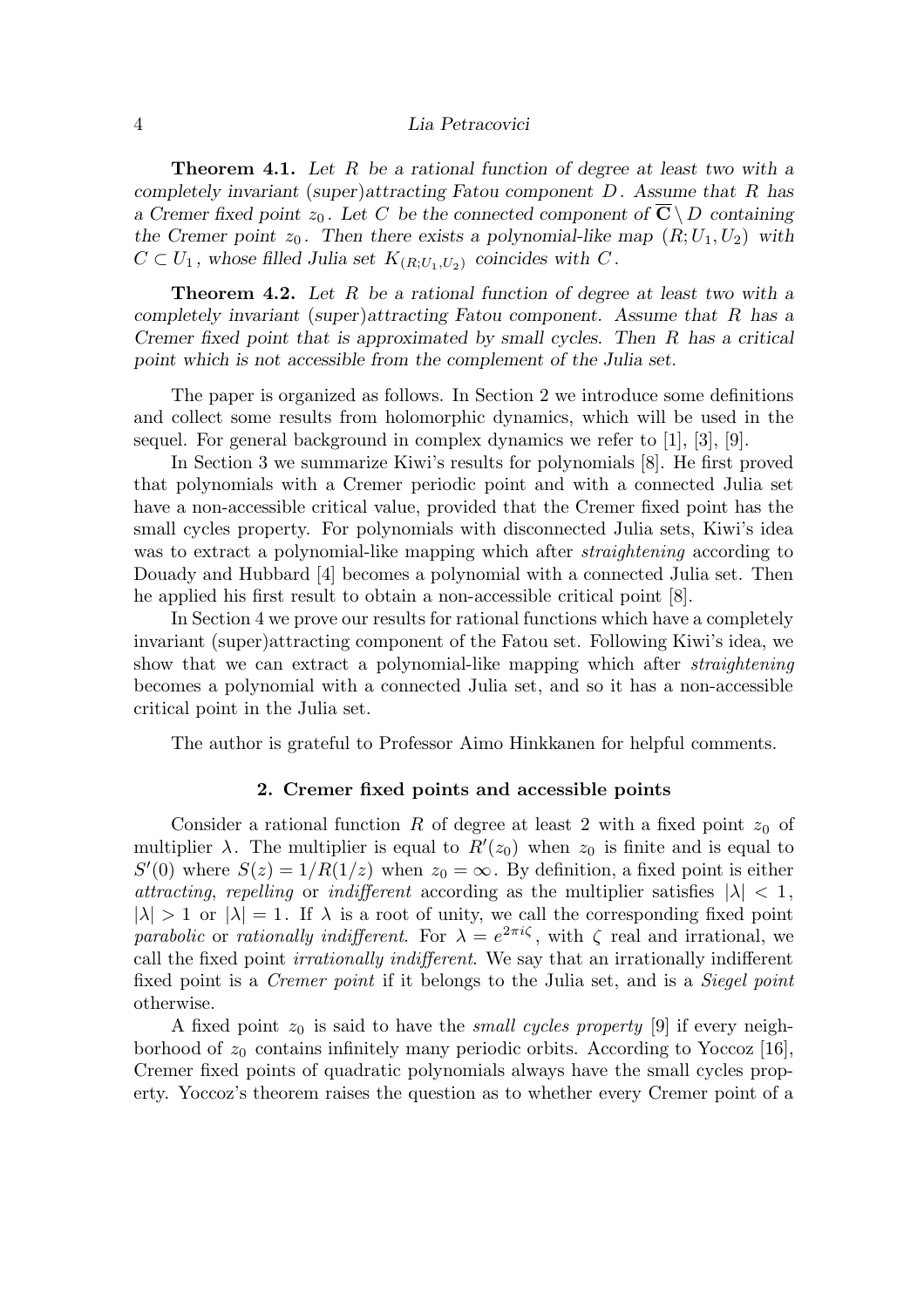holomorphic germ has small cycles. The answer was provided by Perez-Marco [10] who showed that for  $\zeta$  not satisfying a certain diophantine condition, there exists a germ with multiplier  $\lambda = e^{2\pi i \zeta}$  that has a Cremer point but no small cycles.

It is not known whether Cremer fixed points of polynomials of arbitrary degree always have small cycles. Also, it is not known whether any rational function can have Cremer points without small cycles. For a detailed discussion of the local dynamics near an irrationally indifferent fixed point see [11].

A point  $z$  in the Julia set is called *accessible* from a Fatou component  $V$  if there exists a path  $\gamma$  contained in V that ends at z, i.e.

$$
\gamma
$$
: [0,1)  $\longrightarrow$  V, and  $\gamma(r) \rightarrow z$ ,  $r \rightarrow 1$ .

When  $z$  is not accessible from any Fatou component we say that  $z$  is a nonaccessible point. We note that accessibility is completely invariant under the dynamics: z is accessible from V if and only if  $R(z)$  is accessible from  $R(V)$ .

Consider a monic polynomial map  $P: \mathbf{C} \longrightarrow \mathbf{C}$  of degree  $d \geq 2$ . The complement of the super-attracting basin of infinity, that is the set of all the points  $z \in \mathbb{C}$  with bounded forward orbit under P is called the filled Julia set of P and is denoted by  $K_P$ .

Assume that  $K_P$  is connected. From Boetcher's theorem [1], [3], we know that the complement of the closed unit disk  $\Delta$  is conformally isomorphic to the complement of the filled Julia set  $K_P$ . Moreover, there exists a conformal isomorphism:

$$
\phi\colon \mathbf{C}\setminus \bar \Delta \longrightarrow \mathbf{C}\setminus K_P,
$$

such that

$$
P \circ \phi(z) = \phi(z^d),
$$
  
\n
$$
\phi(z) = z + \mathcal{O}(1), \quad z \to \infty.
$$

The question of which points in  $J_P$  are accessible from  $\mathbb{C} \setminus K_P$  is closely related to the boundary behavior of  $\phi$ .

The set

$$
R_t = \phi\big(\{re^{2\pi it} : r \in (1, \infty)\}\big)
$$

is called the *external ray with angle t*  $\in \mathbb{R}$ . Here the angle t is measured in fractions of a full turn, and not in radians. We say that an external ray  $R_t$  lands at  $z$ , if

$$
\lim_{r \searrow 1} \phi(re^{2\pi i t}) = z.
$$

We see that the landing points of external rays are accessible from  $\mathbb{C} \setminus K_P$ . The converse is also true: every point accessible from  $\mathbb{C} \setminus K_P$  is the landing point of some external ray (Lindelöf  $[14]$ ,  $[15]$ ).

The closure  $R_t$  of an external ray  $R_t$  is called a *closed ray*. If  $R_t$  lands, then the closure  $R_t$  is the union of the external ray and its landing point. Otherwise,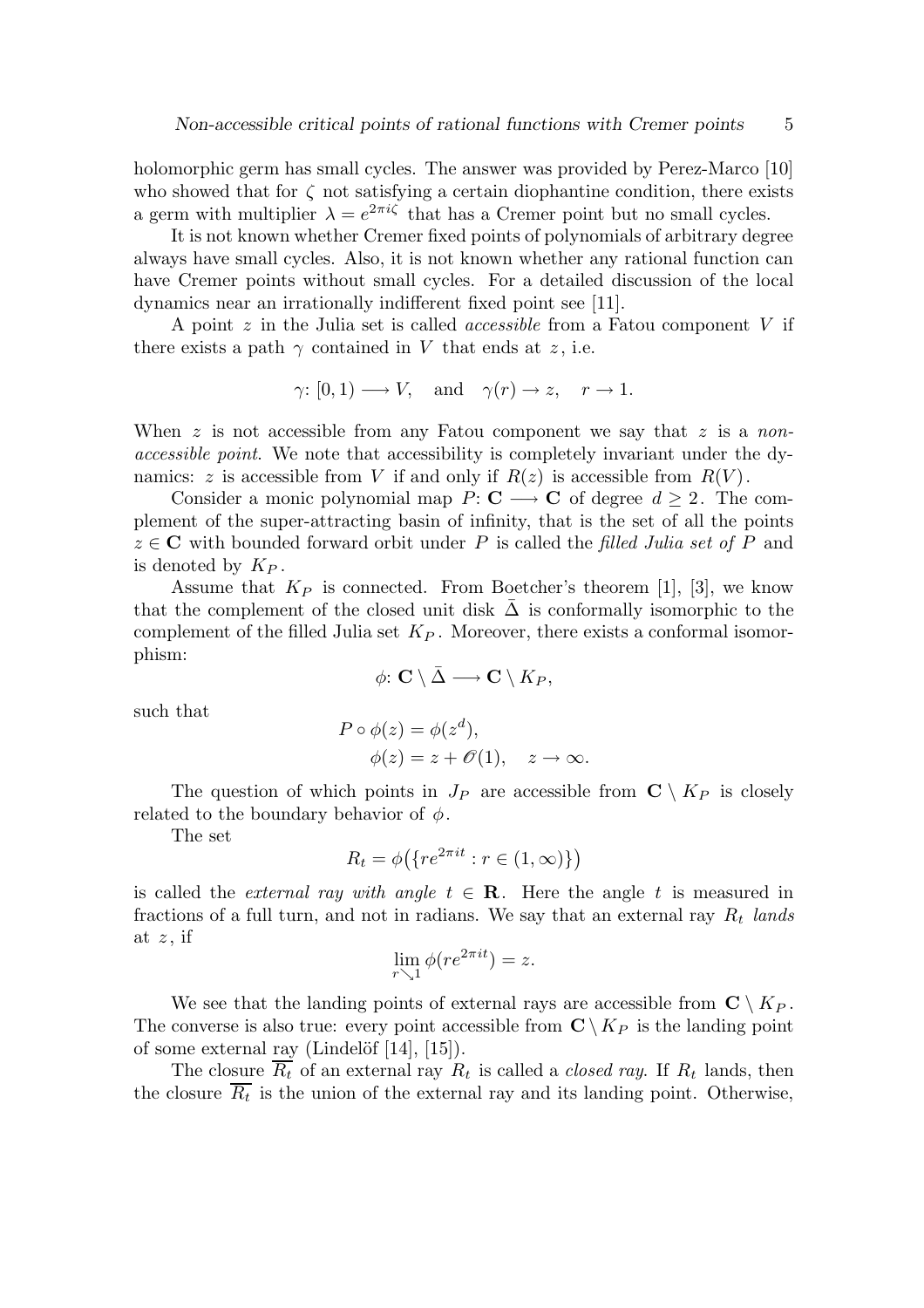if  $R_t$  fails to land,  $R_t$  is the union of the external ray and a non-trivial connected subset of the Julia set.

Let  $P^{\circ n}$  denote the *n*-fold iterate of P. An external ray  $R_t$  is called *periodic* if  $P^{\circ n}(R_t) = R_t$  for some integer n. In particular, if  $P(R_t) = R_t$ , we say that  $R_t$ is a fixed ray. Periodic rays always land, and their landing points are parabolic or repelling periodic points. Conversely, parabolic and repelling periodic points are the landing points of at least one periodic ray (see [7], [9]).

#### 3. Kiwi's results for polynomials

For polynomials with connected Julia sets, we know that every point that is accessible from the complement of the filled Julia set, is the landing point of some external ray (Lindelöf,  $[14]$ ,  $[15]$ ). For the same case, Kiwi  $[8]$  proved a stronger result that states the existence of a non-accessible critical value with the property that, if an external ray accumulates to it, this external ray also accumulates to the Cremer fixed point.

**Theorem 3.1** (Kiwi, [8]). Let P be a polynomial with connected Julia set  $J_P$  and with a Cremer fixed point  $z_0$  that is approximated by small cycles. Then there exists a critical value  $v \in J_P$  which is not accessible from  $\mathbb{C} \setminus J_P$  such that: if  $v \in \overline{R}_t$  for some external ray  $R_t$ , then also  $z_0 \in \overline{R}_t$ .

When the Julia set is disconnected, Kiwi's idea is to extract a polynomial-like mapping which after *straightening* becomes a Cremer polynomial with a connected Julia set. Before we can explain how this is done, we need some definitions and results about polynomial-like mappings (see [4]).

**Definition.** Let  $U_1 \subset \mathbf{C}$  and  $U_2 \subset \mathbf{C}$  be bounded simply connected domains with smooth boundaries such that  $\overline{U}_1 \subset U_2$ . We say that  $(f; U_1, U_2)$  is a polynomial-like map of degree d if  $f: \overline{U}_1 \to \overline{U}_2$  is a d-fold branched covering, where  $d \geq 2$ , which is holomorphic in  $U_1$ .

**Definition.** The filled Julia set  $K_{(f;U_1,U_2)}$  of  $(f;U_1,U_2)$  is the set of points in  $U_1$  for which the forward iterates of f are well-defined:

$$
K_{(f;U_1,U_2)} = \bigcap f^{-n}(\overline{U}_1).
$$

The Julia set  $J_{(f;U_1,U_2)}$  is the boundary of  $K_{(f;U_1,U_2)}$ .

A polynomial-like mapping can be extended to the complex plane in such a way that it is quasiconformally conjugate to a polynomial of the same degree.

Theorem 3.2 (The straightening theorem, Douady–Hubbard, [4]). If  $(f; U_1, U_2)$  is a polynomial-like map of degree d, then there exists a quasiconformal map  $\phi: \mathbf{C} \to \mathbf{C}$  and a polynomial Q of degree d such that  $\phi \circ f = Q \circ \phi$ on  $\overline{U}_1$ . Moreover,  $\phi(K_{(f;U_1,U_2)}) = K_Q$ .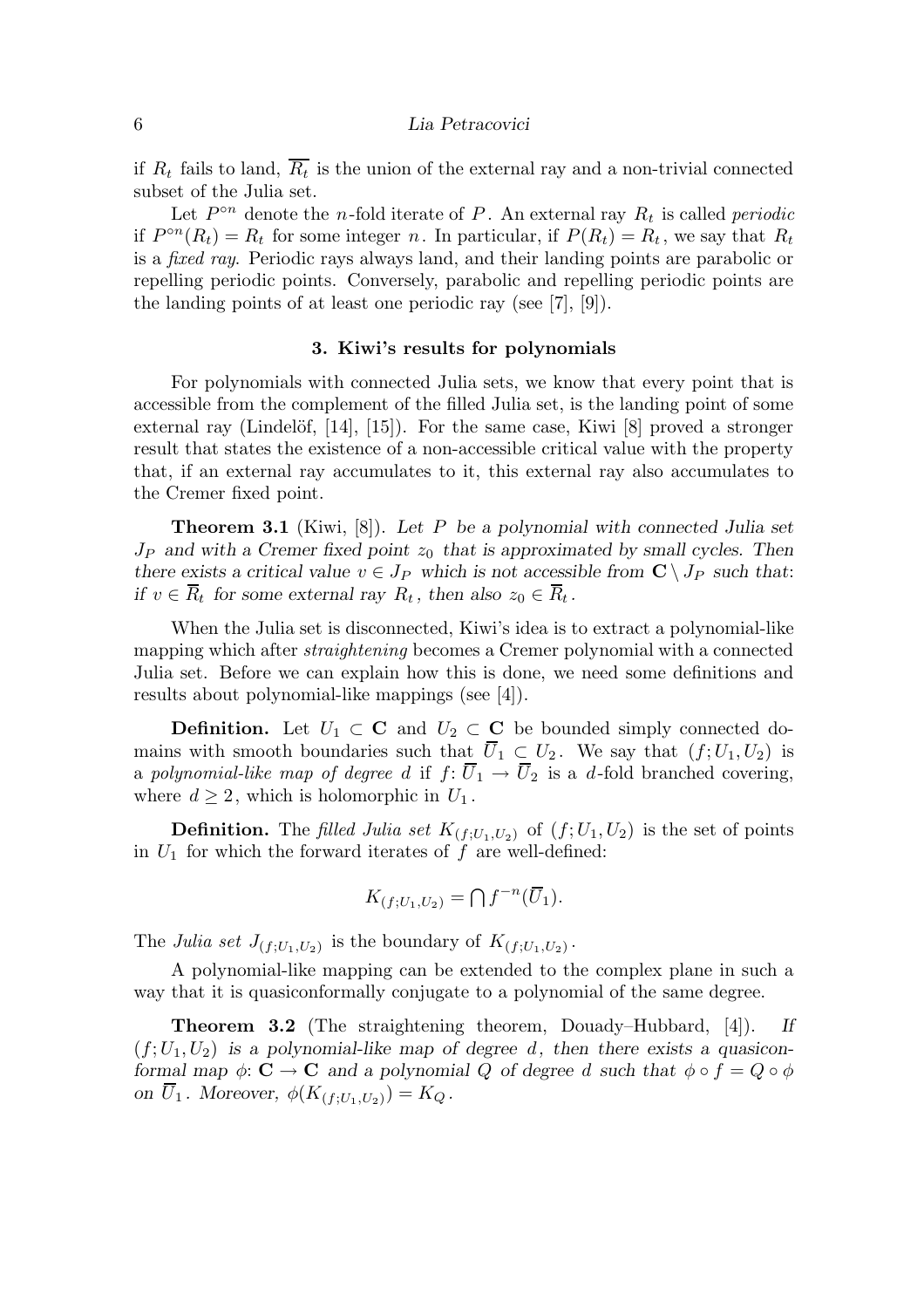For polynomials with disconnected Julia sets, Kiwi proved the following results.

Theorem 3.3 (Kiwi, [8]). Let P be a polynomial of degree at least 2 and let C be a connected component of its filled Julia set  $K_P$  such that  $P(C) = C$ . If C is not a singleton consisting of a repelling fixed point, then there exists a polynomial-like mapping  $(f; U_1, U_2)$  such that  $C = K_{(f; U_1, U_2)}$ .

**Theorem 3.4** (Kiwi, [8]). Let P be a polynomial with a Cremer fixed point  $z_0$  that is approximated by small cycles. Then there exists a critical point of P in the Julia set which is not accessible from the complement of the Julia set.

## 4. Our results

We now consider a rational function  $R$  of degree two or more with a completely invariant (super)attracting Fatou component. Recall that a set  $D$  is completely invariant under the map R means that z belongs to D if and only if  $R(z)$ belongs to D.

We extend Kiwi's Theorem 3.3 as follows.

Theorem 4.1. Let R be a rational function of degree at least two with a completely invariant (super)attracting Fatou component D. Assume that R has a Cremer fixed point  $z_0$ . Let C be the connected component of  $\overline{C} \setminus D$  containing the Cremer point  $z_0$ . Then there exists a polynomial-like map  $(R; U_1, U_2)$  with  $C \subset U_1$  such that  $C = K_{(R;U_1,U_2)}$ .

Proof. Let d be the degree of R and let  $A = \overline{C} \setminus D$ . We will treat the attracting and superattracting components in the same way, and simply call them "attracting". By replacing R with  $M^{-1} \circ R \circ M$  for a suitable Möbius transformation  $M$  that may depend on the invariant component  $D$ , we may assume that the attracting fixed point is located at infinity.

We will work with the generalized Green's function of the attracting component  $D$ , as introduced in [6]. It is known that the Julia set  $J$  has positive Hausdorff dimension, and thus it has positive logarithmic capacity ([2], [5]). It follows that  $\partial D = J$  also has positive logarithmic capacity, and thus D has a generalized Green's function  $g(z) = g(z, \infty)$  with pole at  $\infty$ . The function g is positive and harmonic in  $D \setminus \{ \infty \}$ , and can be extended to a non-negative subharmonic function in  $C$  in the standard way. Hence  $g$  is continuous and vanishes in  $A = \overline{\mathbf{C}} \setminus D$ . Moreover, all the boundary points of D are regular for the Dirichlet's problem on D.

Also, we have

$$
g(R(z), \infty) = \sum_{R(w) = \infty} g(z, w),
$$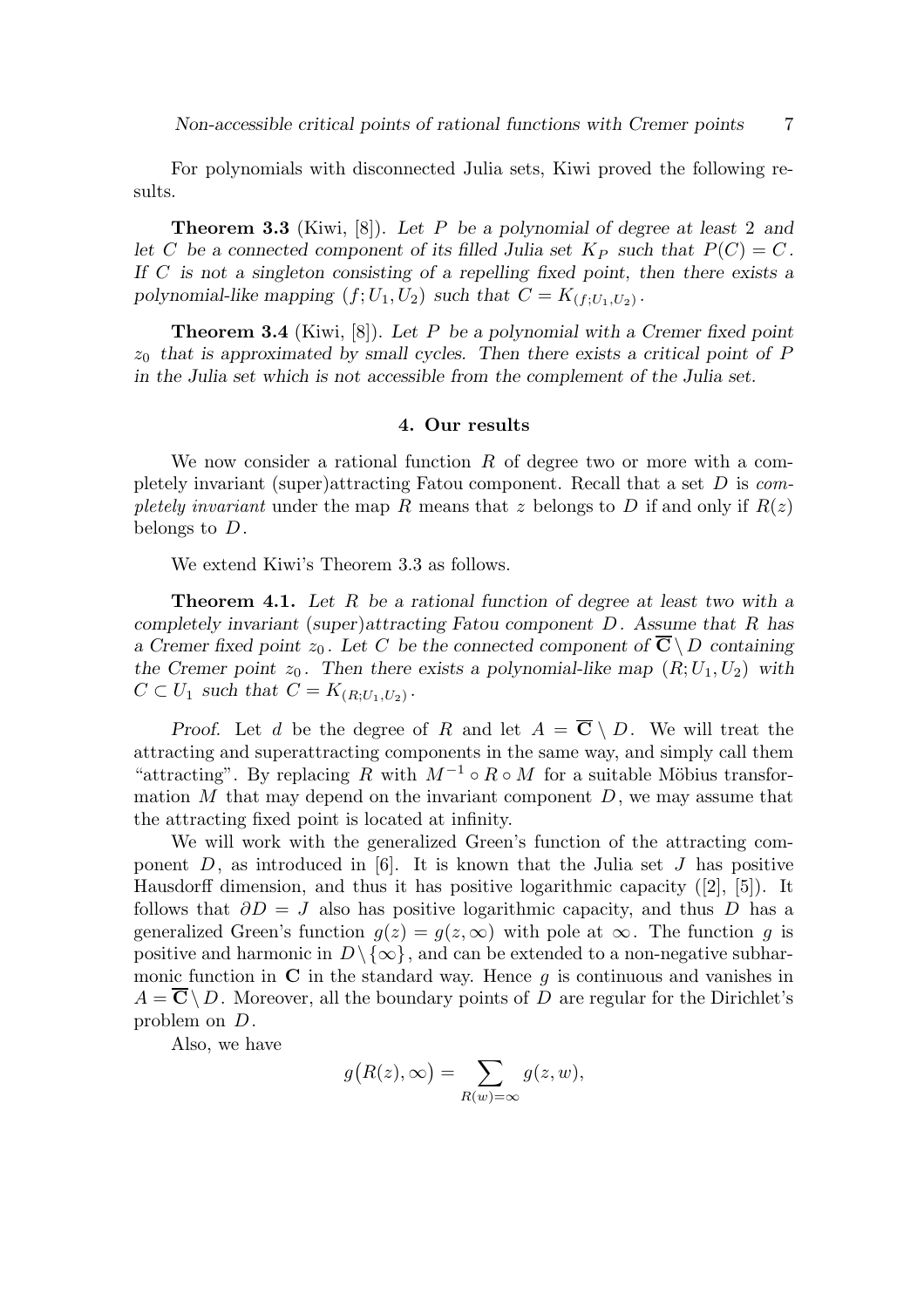where the sum is taken over all  $w \in \overline{C}$  with  $R(w) = \infty$  with due count of multiplicity. Note that if  $R(w) = \infty$  then  $w \in D$ , that there are d terms in the sum, and that  $w = \infty$  occurs at least once in the sum since  $R(\infty) = \infty$  (see [6] for the proofs).

Since there are countably many zeros of the gradient of q in  $D$ , there exist only countably many positive numbers  $t > 0$  such that the corresponding level sets  $L_t = \{z \in D : g(z) = t\}$  of g contain zeros of the gradient of g. Also it follows that there exist only countably many positive numbers  $t$  such that the image  $R(L_t) = \{R(z) : z \in D, g(z) = t\}$  contains zeros of the gradient of g. We call  $t > 0$  a regular value for the Green's function g if neither  $L_t$  nor  $R(L_t)$ contains any zero of the gradient of  $g$ .

Choose  $t > 0$  such that  $L_t$  does not contain any zeros of the gradient of g. Then  $L_t$  consists of finitely many Jordan curves since there is no branching. Indeed,  $L_t$  is closed, since g is continuous on C, and it is bounded, since  $g(z,\infty)$ tends to  $\infty$  as z tends to  $\infty$ . Also,  $L_t \cap \partial D = \emptyset$ , since  $g(z) \to 0$ , as  $z \to \zeta \in \partial D$ .

If  $\gamma_t$  is a component of  $L_t$ , so a Jordan curve, then, recalling that g is subharmonic in  $\mathbf C$ , we know that the maximum of g on the closed Jordan domain enclosed by  $\gamma_t$  is attained on  $\gamma_t$ , so we have  $g < t$  inside  $\gamma_t$ . For  $z \in \gamma_t$ , we have

$$
g(R(z), \infty) = \sum_{R(w) = \infty} g(z, w) > g(z, \infty),
$$

since  $w = \infty$  occurs at least once in the sum, and the continuous function

$$
\sum_{R(w)=\infty} g(z, w) - g(z, \infty)
$$

has a positive minimum on the compact set  $\gamma_t$ . Thus,  $R(L_t)$  lies outside  $\gamma_t$ , and we have  $g > t$  outside all the closed curves  $\gamma_t$ .

Let us denote by  $V(t)$  the connected component of  $\{z \in \mathbf{C} : g(z) < t\}$  containing the Cremer point  $z_0$  of R. Recall that C denotes the connected component of  $A = \overline{C} \setminus D$  containing the Cremer point  $z_0$ . We claim that

$$
C = \bigcap_{t>0 \text{ regular for } g} V(t).
$$

Clearly, C is contained in each  $V(t)$ , since  $g = 0$  on A, so also on C. So,  $C \subset \bigcap V(t)$ . To prove the equality, let us assume the contrary, that there exists a point z in  $\bigcap V(t)$  with  $z \notin C$ . Then  $g(z) = 0$  so that  $z \in A = \mathbb{C} \setminus D$ . Let  $C_1$  be the connected component of A containing z. Since  $z \notin C$ , we know that C and  $C_1$  are distinct components of A. Then there exists a Jordan curve  $\gamma \subset D$  that separates C and  $C_1$ . Now on  $\gamma \subset D$ , the Green's function g attains a positive minimum  $\delta_0$ , so  $g \ge \delta_0 > 0$  on  $\gamma$ . Choose t with  $0 < t < \delta_0$ . Then we can find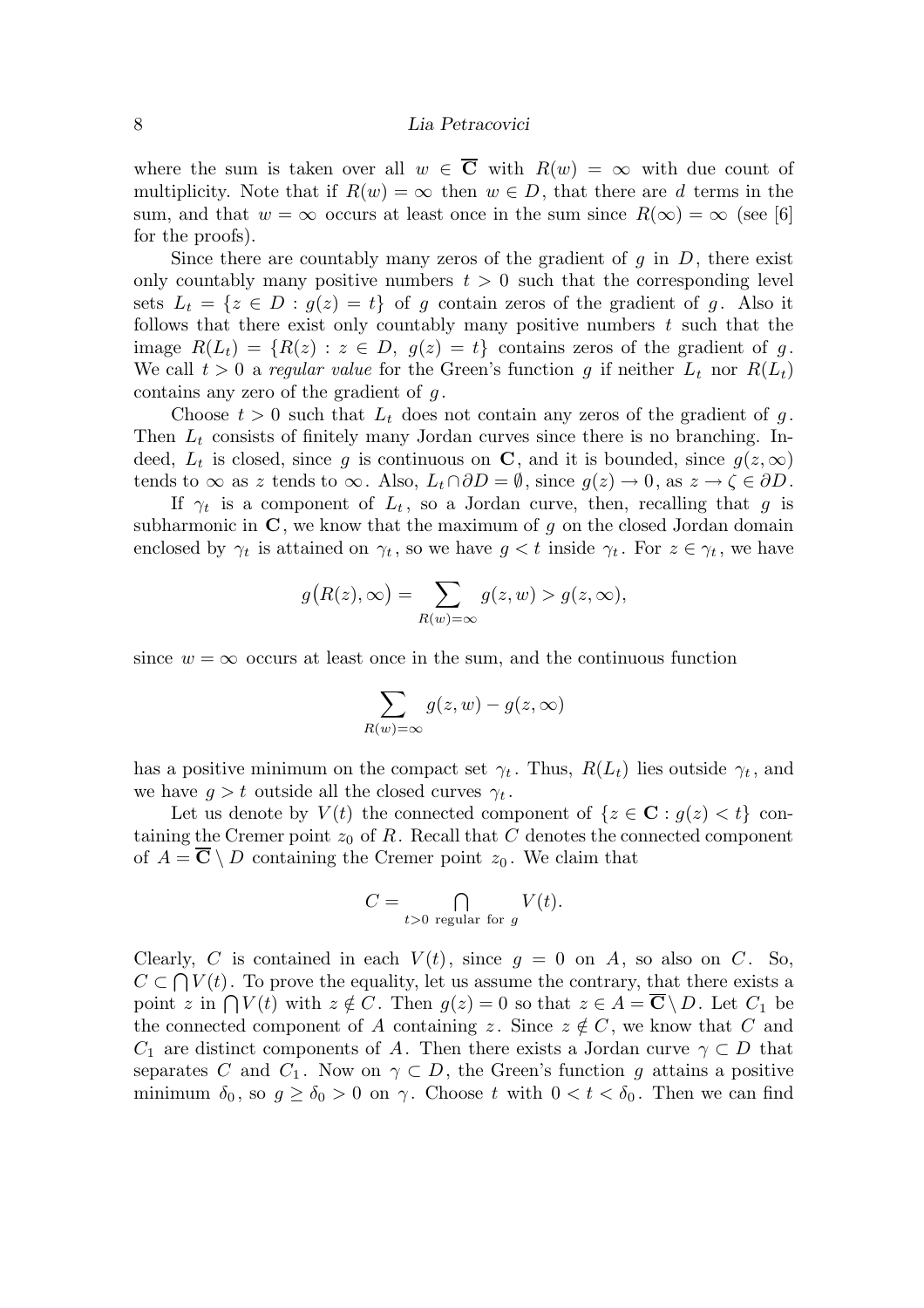two distinct components  $\gamma_t$  and  $\gamma_t'$  of the level set  $L_t$ , situated in the two distinct components of  $\mathbb{C} \setminus \gamma$ . So we have  $C_1 \cap V(t) = \emptyset$  (for they are separated by  $\gamma$ ), in contradiction with our assumption that  $z \in C_1 \cap V(t)$ . Thus the equality holds.

In particular, if a critical point of R is contained in  $V(t)$  for all regular values t of g, then it belongs to C. It follows that there exists a regular value  $t_0$  of g such that all the critical points of R contained in  $V(t_0)$  belong to C. Indeed, let  $c_1, c_2, \ldots, c_n$  denote the critical points of R. If  $c_k \notin C$  for some k, there exists a regular value  $t_k$  of g such that  $c_k \notin V(t_k)$ . Let  $t_0$  be a regular value of g with  $0 < t_0 \le \min\{t_j : c_j \notin C\}$ . Now  $V(t_0) \subset \bigcap_{c_j \notin C} V(t_j)$ , and we conclude that all the critical points of R contained in  $V(t_0)$  belong to C.

Choose  $t_0$  as above and such that for any  $z \in D$  which is a zero of the gradient of g we have  $R(z) \notin L_{t_0}$ .

Let  $\gamma_2$  be the component of  $L_{t_0}$  whose interior contains the Cremer point  $z_0$ , and let  $U_2$  be the Jordan domain inside  $\gamma_2$  (so that  $C \subset U_2$ ). We claim that  $R(C) = C$ , and so we may let  $U_1$  denote the component of  $R^{-1}(U_2)$  that contains C, and  $\gamma_1$  denote its boundary. Then  $\gamma_1$  is mapped by R onto  $\gamma_2$  and outside  $\gamma_1$ , for if  $g(R(z)) = t_0$  then  $g(z) < g(R(z))$ , so  $g(z) < t_0$ . Thus  $U_1$  and  $U_2$  are Jordan domains containing C such that  $\overline{U}_1 \subset U_2$ .

We still need to verify that  $R(C) = C$ . It is easy to see that  $R(C) \subset$ C. Indeed, first note that  $R(C)$  is connected, since C is connected and R is continuous. So  $R(C)$  is a connected subset of A, C is the connected component of A containing the Cremer fixed point  $z_0$ ,  $R(z_0) = z_0$ , hence  $R(C) \subset C$ . Now we show that  $C \subset R(C)$ . Recall that

$$
C = \bigcap_{t>0 \text{ regular for } g} V(t),
$$

so C is a compact connected subset of  $\overline{C}$ . Then we know that  $R^{-1}(C)$  has at most d components, and each is mapped by R onto C (see [2]). Say  $R^{-1}(C)$  =  $C_1 \cup C_2 \cup \cdots \cup C_l$  so that  $R(C_i) = C$  for all j with  $1 \leq j \leq l$ . We know that  $R(C) \subset C$ , and so by applying  $R^{-1}$  we get

$$
C \subset R^{-1}(R(C)) \subset R^{-1}(C) = C_1 \cup C_2 \cup \cdots \cup C_l \subset A.
$$

Since C is connected, we get that  $C \subset C_k \subset A$ , for some k. But C is a connected component of A, so we must have  $C = C_k$ , and hence  $R(C) = C$ .

The proper holomorphic map

$$
R: U_1 \longrightarrow U_2, \quad U_1 \stackrel{\text{onto}}{\longrightarrow} U_2, \quad \partial U_1 \longrightarrow \partial U_2
$$

is a k-fold branched covering. Here k is the degree of R as a covering map of  $C$ onto  $C$ , all other inverse images of  $C$  being excluded.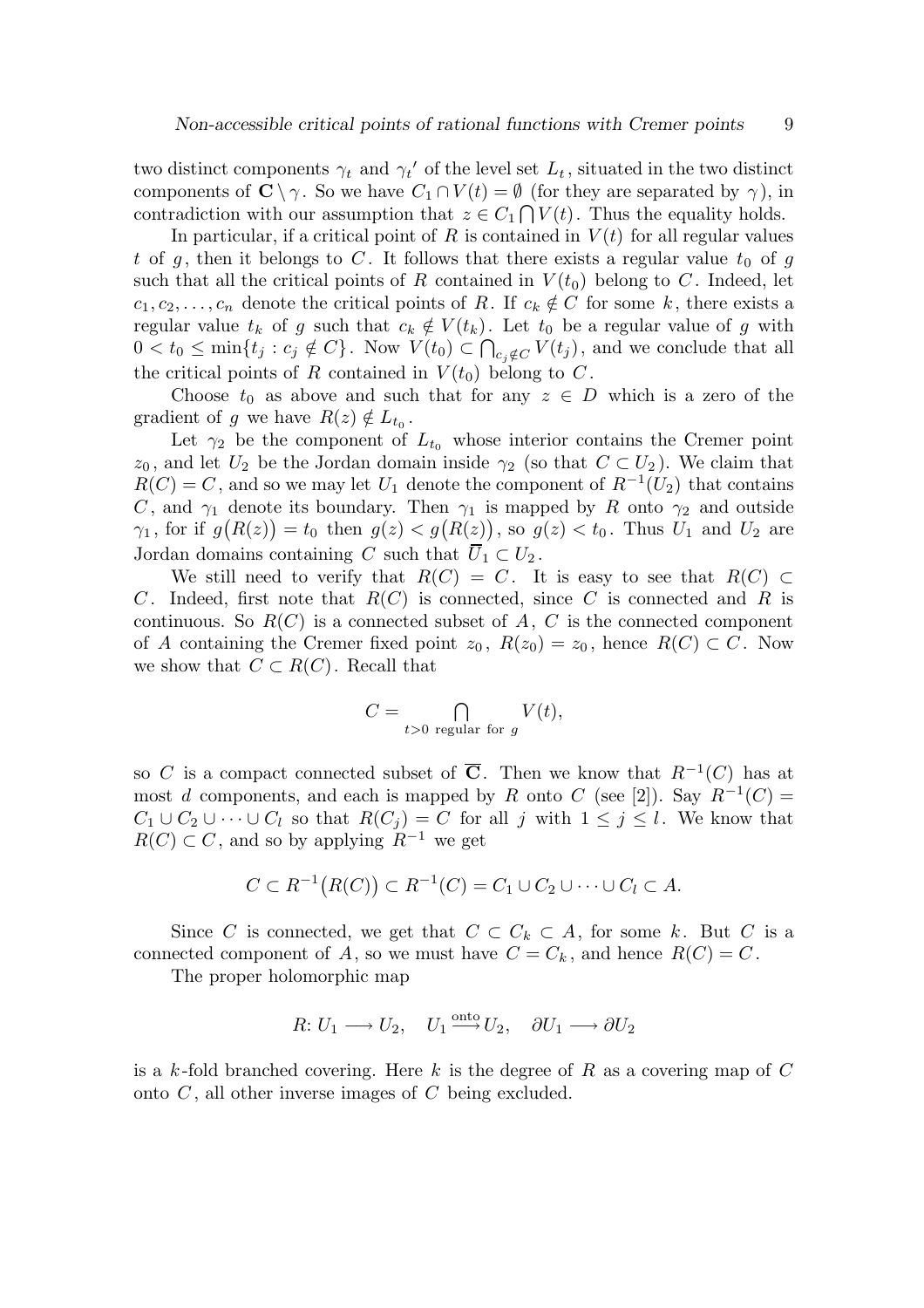Note that  $R: U_1 \longrightarrow U_2$  is not a conformal isomorphism. Assuming R is a conformal isomorphism of  $U_1$  onto  $U_2$ , the Denjoy–Wolff fixed point theorem ([15]) applied to the holomorphic map  $S = R^{-1}: U_2 \longrightarrow U_1$  shows that there exists a unique Denjoy–Wolff fixed point  $\alpha \in U_2$ , with  $S(\alpha) = \alpha$  and  $|S'(\alpha)| < 1$ . Then  $\alpha$  belongs to  $\overline{U}_1$ , and since S maps  $U_1$  into a smaller domain  $U_3$  with  $\overline{U}_3 \subset U_1$ , we have  $\alpha \in U_1$ . The Denjoy–Wolff theorem states the uniqueness of the fixed point  $\alpha$  in  $U_1$ . But R and so S has a Cremer fixed point  $z_0$  in  $U_1$ , and thus we must have  $\alpha = z_0$ , a contradiction since  $z_0$  is a Cremer fixed point of R and  $\alpha$  is a repelling fixed point of R. Hence, R is not a conformal isomorphism.

The above remark forces  $\deg(R | U_1) \geq 2$ , so  $(R; U_1, U_2)$  is a polynomial-like map of degree at least two.

Let

$$
K_{(R;U_1,U_2)} = \bigcap_{n\geq 0} R^{-n}(U_1)
$$

be the filled Julia set of  $(R; U_1, U_2)$ .

Note that  $C \subset K_{(R;U_1,U_2)}$ , since  $R(C) = C$ . As we have remarked before, the critical points of the polynomial-like map  $(R; U_1, U_2)$  are contained in C, therefore they never escape from  $U_1$   $(c \in C, R(C) = C \Rightarrow R^n(c) \in C \subset U_1$ , for all  $n \geq 0$ ). This means that all the critical points of  $(R; U_1, U_2)$  belong to  $K_{(R;U_1,U_2)}$ . Therefore the set  $K_{(R;U_1,U_2)}$  is connected (by Proposition 2 in [4]). It follows that

$$
C=K_{(R;U_1,U_2)},
$$

since  $C \subset K_{(R;U_1,U_2)} \subset A$  and C is a connected component of A.  $\Box$ 

We now extend Kiwi's Theorem 3.4 to obtain the following result.

**Theorem 4.2.** Let R be a rational function of degree at least two with a completely invariant (super)attracting Fatou component. Assume that R has a Cremer fixed point that is approximated by small cycles. Then R has a critical point which is not accessible from the complement of the Julia set.

Proof. Just as in the Theorem 4.1, let C be the connected component of  $A = \overline{\mathbf{C}} \setminus D$  that contains the Cremer fixed point  $z_0$ . It follows from the proof of Theorem 4.1, that  $R(C) = C$ , and that we can extract a polynomial-like map  $(R; U_1, U_2)$ . After straightening  $(R; U_1, U_2)$  using the Douady–Hubbard theorem, we obtain a polynomial Q and a homeomorphism  $\phi$  of C such that  $\phi \circ R = Q \circ \phi$ on  $\overline{U}_1$  and  $K_Q = \phi(C)$ . Then  $K_Q$  is connected, hence the Julia set  $J_Q = \partial K_Q =$  $\phi(\partial C)$  is connected.

Every neighborhood  $U \subset U_1$  of  $z_0$  contains infinitely many cycles of R, hence every neighborhood of  $\phi(z_0)$  contains infinitely many cycles of Q. Thus,  $\phi(z_0)$  is a Cremer fixed point of Q that is approximated by small cycles. By Theorem 3.1 for polynomials with connected Julia sets, we find a critical point  $c \in J_Q$  of Q that is not accessible from  $\mathbb{C} \setminus J_Q$ . Since  $c \in J_Q = \phi(\partial C)$ , it follows that